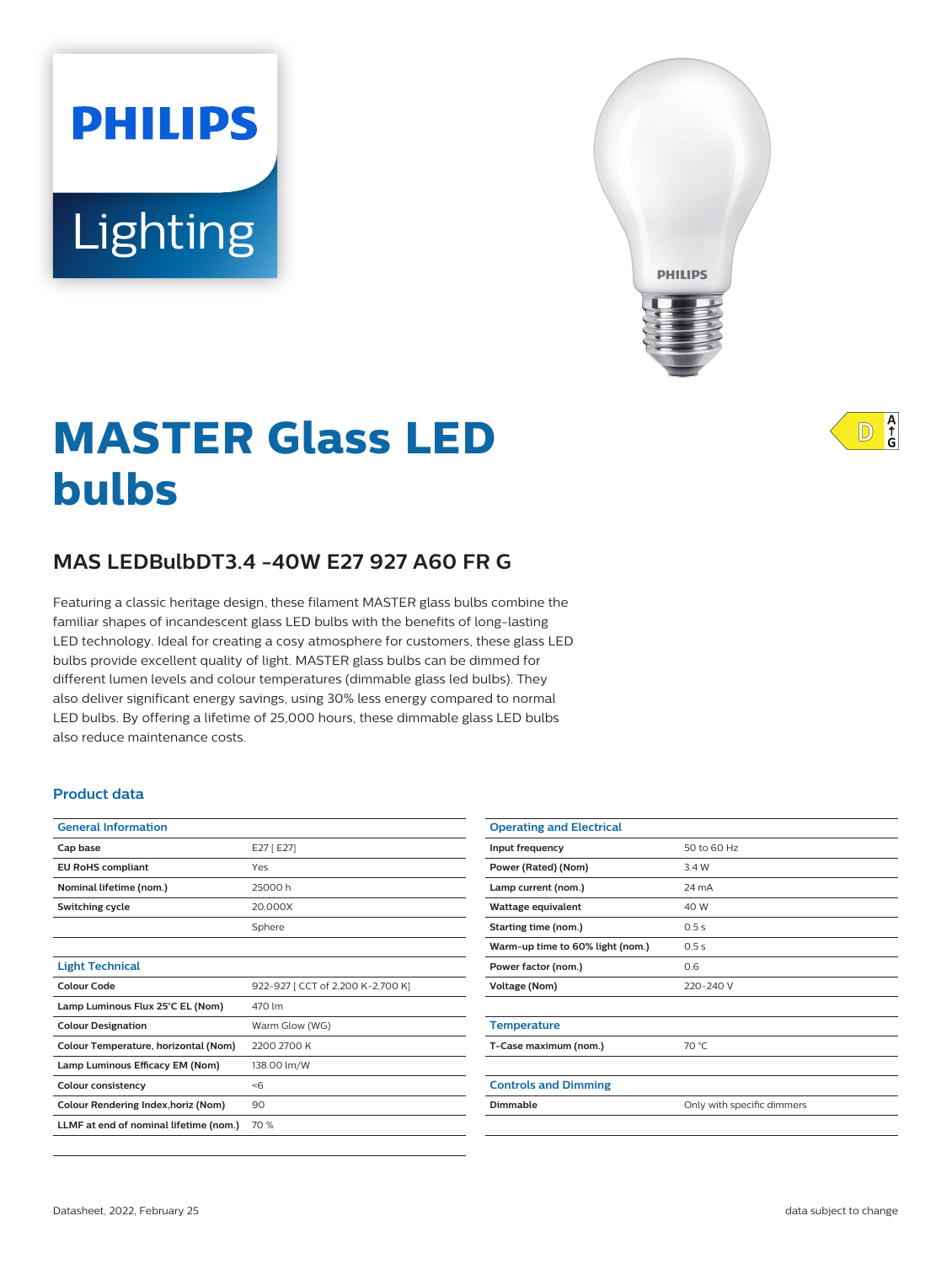## **MASTER Glass LED bulbs**

| <b>Mechanical and Housing</b>      |                 |
|------------------------------------|-----------------|
| <b>Lamp Finish</b>                 | Frosted         |
| <b>Bulb shape</b>                  | A60 [ A 60mm]   |
|                                    |                 |
| <b>Approval and Application</b>    |                 |
| <b>Energy Efficiency Class</b>     | D               |
| Energy consumption kWh/1,000 hours | 4 kWh           |
|                                    | 453243          |
|                                    |                 |
| <b>Product Data</b>                |                 |
| Full product code                  | 871951432467100 |
|                                    |                 |

| Order product name                | MAS LEDBulbDT3.4 -40W E27 927 A60 FR G |  |
|-----------------------------------|----------------------------------------|--|
| EAN/UPC - product                 | 8719514324671                          |  |
| Order code                        | 929003010002                           |  |
| SAP numerator - quantity per pack |                                        |  |
| Numerator - packs per outer box   | 10                                     |  |
| <b>SAP</b> material               | 929003010002                           |  |
| SAP net weight (piece)            | 0.030 kg                               |  |

#### **Dimensional drawing**



| MAS LEDBulbDT3 4 -40W E27 927 A60 FR G | 60 mm 104 mm |
|----------------------------------------|--------------|
|                                        |              |

**Product D C**

#### **Photometric data**



**LEDbulb MAS SLR A60 3,4W E27 927 FR-LDD**

100 Intensity (%)-Intensity (%) 80 60 40 20  $0\frac{1}{200}$ 200 300 400 500 600 700 800 [nm]